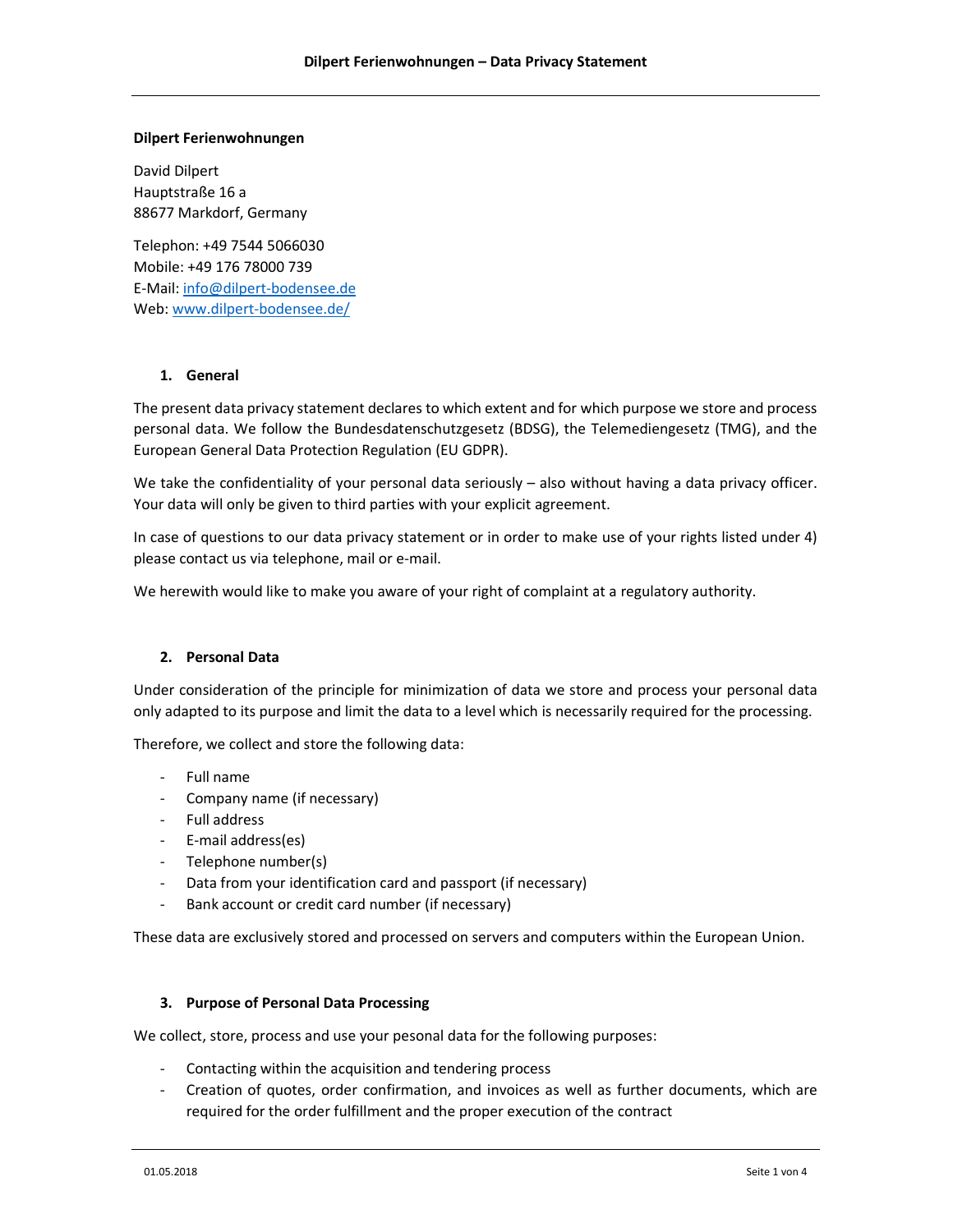- Contacting within the order fulfillment and fulfillment of the contract
- Contacting after the fulfillment of the contract (e.g. customer satisfaction survey)

We store and process your data only for other purposes if there are legal requirements to do so.

We delete your personal data in case of the withdrawal of your consent or in case the purpose for data collection and processing is discontinued.

### 4. Your Rights

4.1 Right of Information

You have the right to get information about your personal data stored by us, as well as the purpose for collection and processing it, the recipient of the data and the planned duration of the data, at any time and at no charge.

### 4.2 Right of Correction

You have the right to demand immediate correction of your incorrect personal data. You may also ask for completion of your incomplete personal data under consideration of the purpose of data processing.

#### 4.3 Right of Deletion ("Right to be forgotten")

You have the right to demand immediate deletion of your personal data unless other legal requirements or the the proper business purpose require it.

#### 4.4 Right of Processing Limitation

You have the right, to demand the limited processing of your personal data unless other legal requirements or the the proper business purpose require it.

# 4.5 Right of Data Transfer

You have the right to receive your personal data that you provided to us in a structured, common and machine-readable format to pass them to third parties.

### 5. Cookies

Our website uses so-called 'cookies', text files that are stored on your computer and that allow the analysis of your usage of our website. Information about your usage of this website generated by the cookie are also submitted to and stored on servers outside the European Union.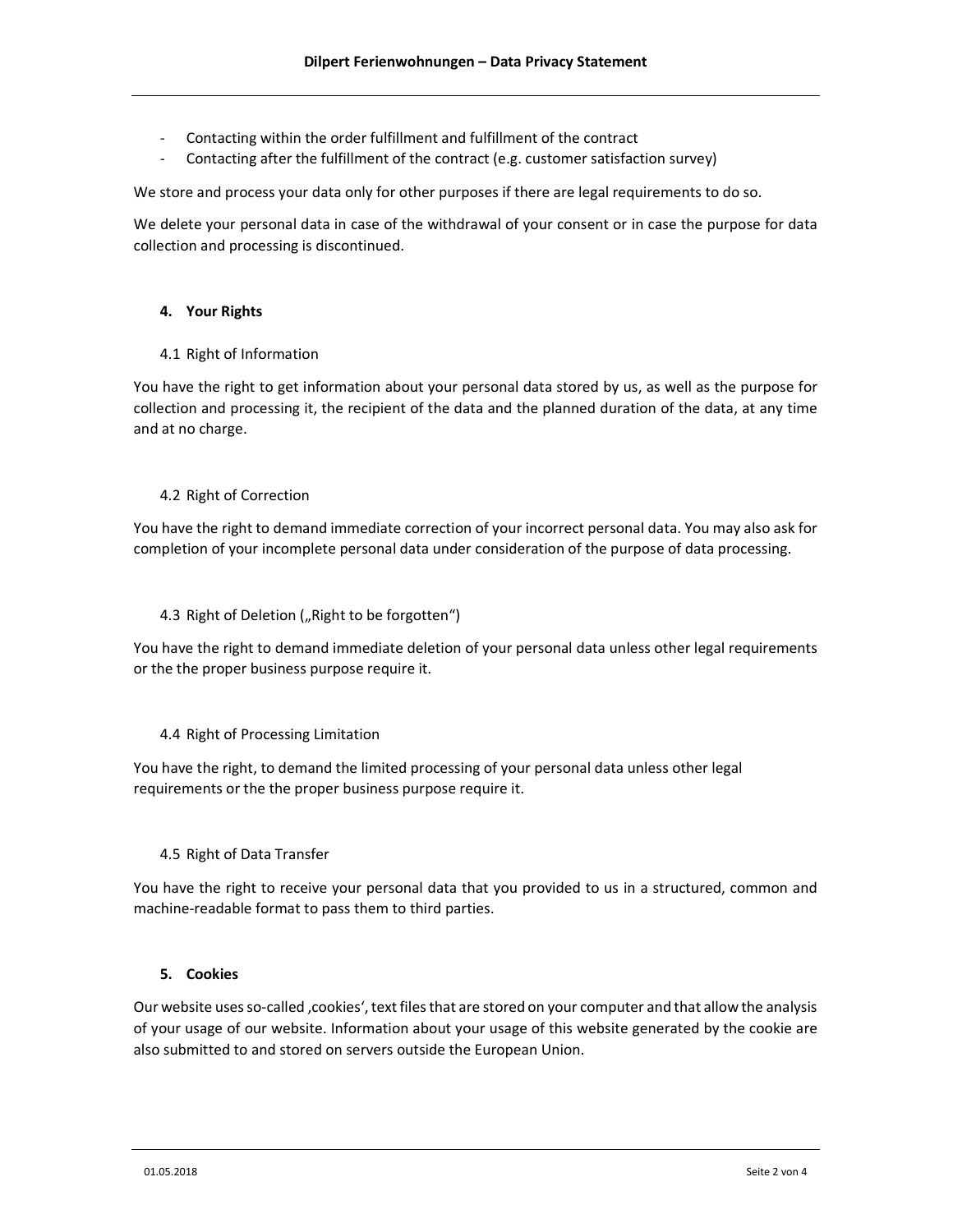### 6. References, Links & Third-party Suppliers

### 6.1 General

On our website we use services from third-party suppliers. Those can have own and different data protection policies.

Furthermore, our website contains links to third-party websites. We do not have any influence on the content of those 'external' websites. Therefore, we recommend that you familiarize yourself with their data protection policies.

# 6.2 Google Analytics

Our website uses Google Analytics, a web analysis service by Google Inc. ('Google'). Google Analytics uses so-called 'cookies', text files that are stored on your computer and that allow the analysis of your usage of our website. Information about your usage of this website generated by the cookie are generally submitted to the USA and stored there. In case of activation of the IP anonymization on our website, Google will shorten your IP address when transferring it within the member states of the European Union or into other contracting states of the European Economic Area. Only in exceptional cases the full IP address is submitted to Google servers in the USA and shortened only there. On our instructions, Google will use this information to analyze your usage of our website, in order to create reports about the website activities and to fulfill further services for the website owner that are based on the usage of our website and of the internet. The IP address submitted by your browser for Google Analytics is not merged with other data from Google. You can prevent your browser from storing cookies by configuring the respective setting in your browser; however, we point out that in this case not all functionalities on our website can be used. In addition to that, you can prevent the capture of your data generated by the cookies and related to your usage of our website (incl. IP address) as well as the processing of these data by Google, by downloading and installing the following broser plug-in: http://tools.google.com/dlpage/gaoptout

Detailed information about terms of use and data protection can be found under Google Analytics Terms and Google Analytics Overview. We point out that on our website Google Analytics was enhanced by the coding 'gat. anonymizeIp();' to allow an anonymized capture of IP addresses (so-called IP Masking).

# 6.3 Google Maps

Our website uses a Google Maps plug-in for visualization of geographic information.

Google Maps is operated by Google Inc., located in 1600 Amphitheatre Parkway, Mountain View, CA 94043, USA. By using the Google Maps plug-in information about the usage of our website including your IP address is submitted to servers from Google in the USA and stored there.

By using our website and the Google Maps plug-in you agree with the respective Google terms of use. The terms of use from Google Maps can be found here:

# http://www.google.com/intl/de\_de/help/terms\_maps.html

Details can be found in the data protection center of google.de: